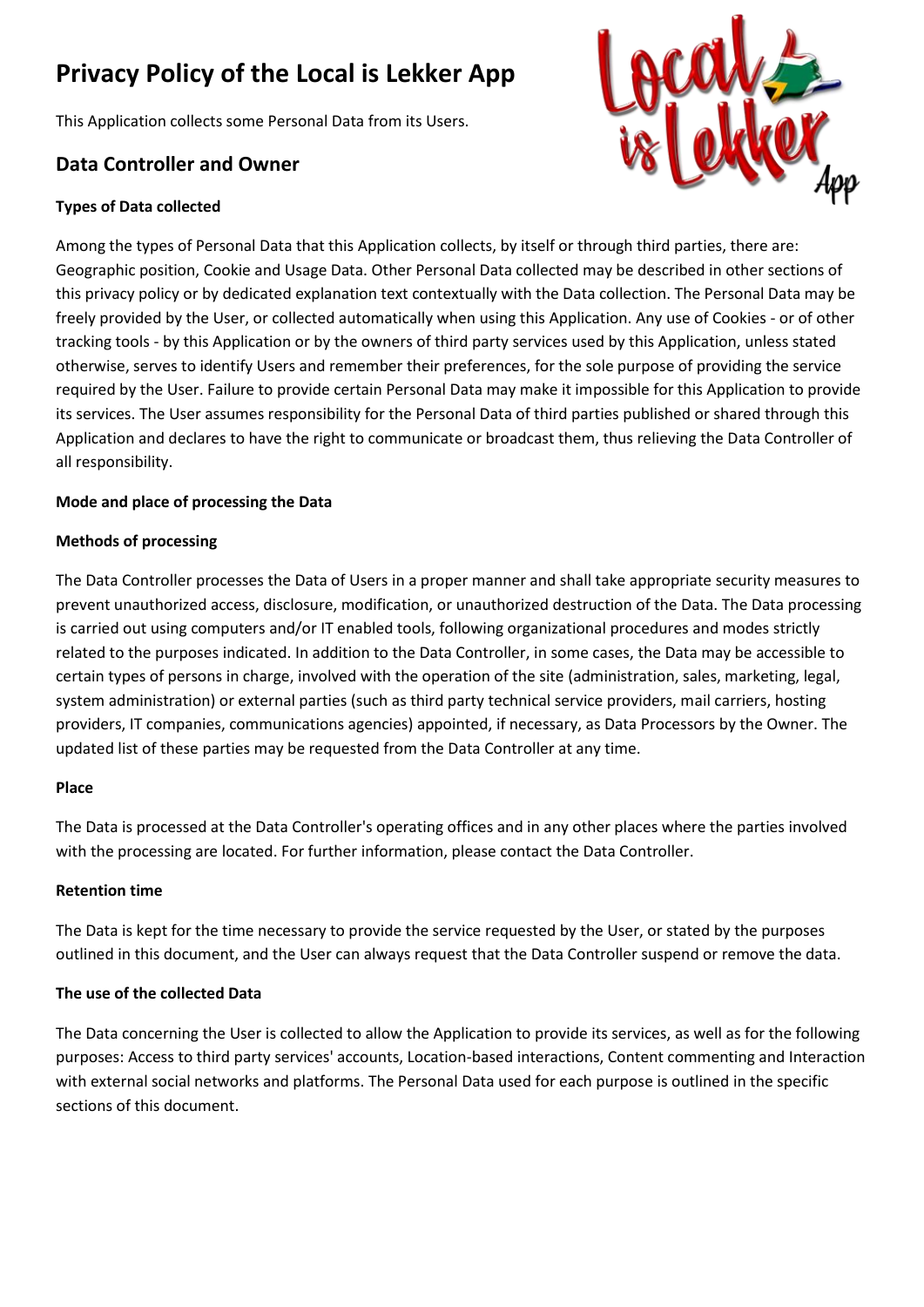#### **Interaction with external social networks and platforms**

These services allow interaction with social networks or other external platforms directly from the pages of this Application. The interaction and information obtained by this Application are always subject to the User's privacy settings for each social network. If a service enabling interaction with social networks is installed it may still collect traffic data for the pages where the service is installed, even when Users do not use it.

# **Facebook Like button and social widgets (Facebook)**

The Facebook Like button and social widgets are services allowing interaction with the Facebook social network provided by Facebook Inc. Personal Data collected: Cookie and Usage Data. Place of processing : USA – Privacy Policy

# **Location-based interactions**

# **Geolocation (This Application)**

This Application may collect, use, and share User location Data in order to provide location-based services. Most browsers and devices provide tools to opt out from this feature by default. If explicit authorization has been provided, the User's location data may be tracked by this Application. Personal Data collected: Geographic position.

# **Additional information about Data collection and processing**

# **Legal Action**

The User's Personal Data may be used for legal purposes by the Data Controller, in Court or in the stages leading to possible legal action arising from improper use of this Application or the related services. The User is aware of the fact that the Data Controller may be required to reveal personal data upon request of public authorities.

# **Additional information about User's Personal Data**

In addition to the information contained in this privacy policy, this Application may provide the User with additional and contextual information concerning particular services or the collection and processing of Personal Data upon request.

# **System Logs and Maintenance**

For operation and maintenance purposes, this Application and any third party services may collect files that record interaction with this Application (System Logs) or use for this purpose other Personal Data (such as IP Address).

# **Information not contained in this policy**

More details concerning the collection or processing of Personal Data may be requested from the Data Controller at any time. Please see the contact information at the beginning of this document.

# **The rights of Users**

Users have the right, at any time, to know whether their Personal Data has been stored and can consult the Data Controller to learn about their contents and origin, to verify their accuracy or to ask for them to be supplemented, cancelled, updated or corrected, or for their transformation into anonymous format or to block any data held in violation of the law, as well as to oppose their treatment for any and all legitimate reasons. Requests should be sent to the Data Controller at the contact information set out above.

This Application does not support "Do Not Track" requests.

To determine whether any of the third party services it uses honor the "Do Not Track" requests, please read their privacy policies.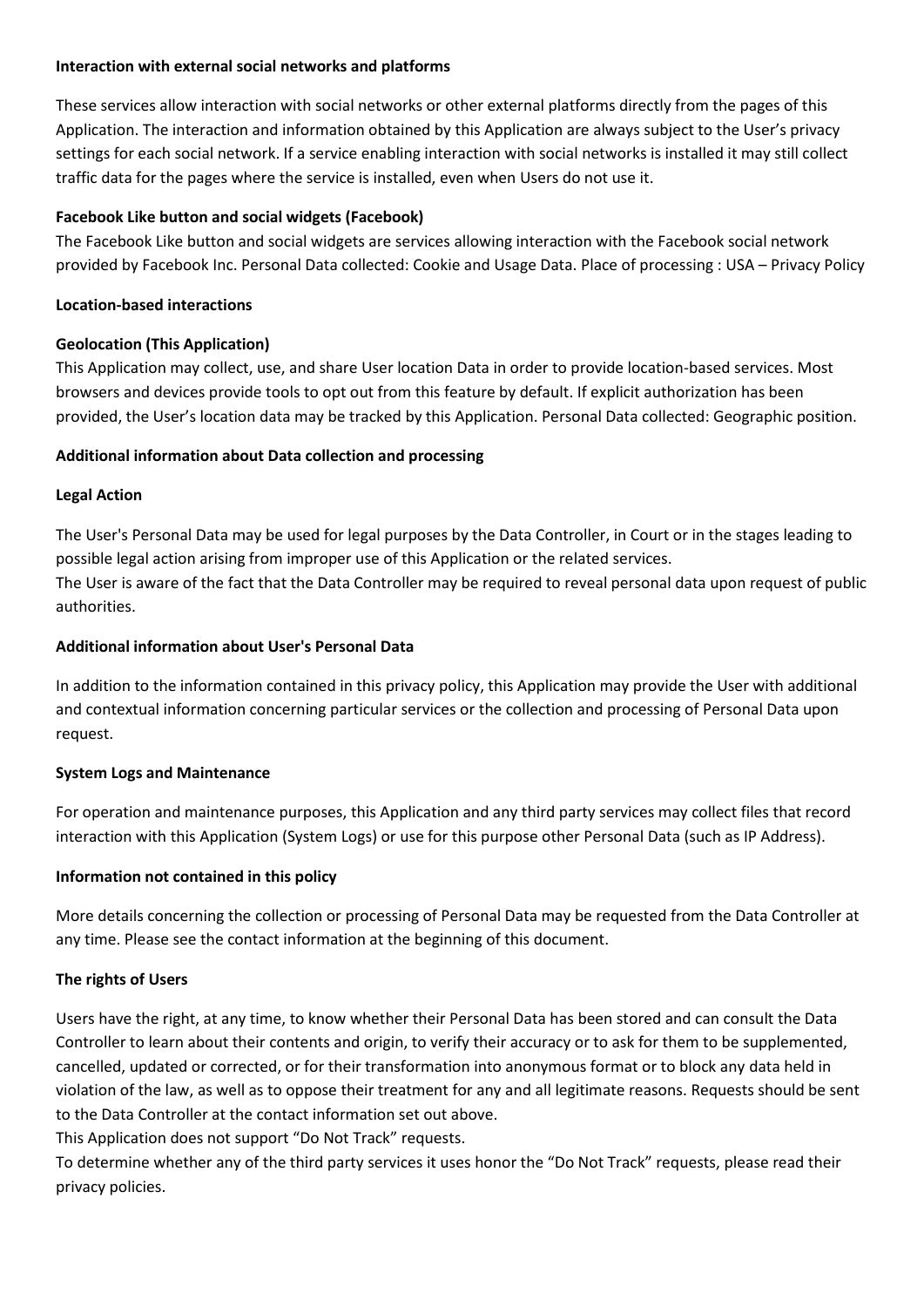#### **Changes to this privacy policy**

The Data Controller reserves the right to make changes to this privacy policy at any time by giving notice to its Users on this page. It is strongly recommended to check this page often, referring to the date of the last modification listed at the bottom. If a User objects to any of the changes to the Policy, the User must cease using this Application and can request that the Data Controller erase the Personal Data. Unless stated otherwise, the then-current privacy policy applies to all Personal Data the Data Controller has about Users.

#### **Definitions and legal references**

#### **Personal Data (or Data)**

Any information regarding a natural person, a legal person, an institution or an association, which is, or can be, identified, even indirectly, by reference to any other information, including a personal identification number.

#### **Usage Data**

Information collected automatically from this Application (or third party services employed in this Application ), which can include: the IP addresses or domain names of the computers utilized by the Users who use this Application, the URI addresses (Uniform Resource Identifier), the time of the request, the method utilized to submit the request to the server, the size of the file received in response, the numerical code indicating the status of the server's answer (successful outcome, error, etc.), the country of origin, the features of the browser and the operating system utilized by the User, the various time details per visit (e.g., the time spent on each page within the Application) and the details about the path followed within the Application with special reference to the sequence of pages visited, and other parameters about the device operating system and/or the User's IT environment.

#### **User**

The individual using this Application, which must coincide with or be authorized by the Data Subject, to whom the Personal Data refer.

# **Data Subject**

The legal or natural person to whom the Personal Data refers to.

# **Data Processor (or Data Supervisor)**

The natural person, legal person, public administration or any other body, association or organization authorized by the Data Controller to process the Personal Data in compliance with this privacy policy.

# **Data Controller (or Owner)**

The natural person, legal person, public administration or any other body, association or organization with the right, also jointly with another Data Controller, to make decisions regarding the purposes, and the methods of processing of Personal Data and the means used, including the security measures concerning the operation and use of this Application. The Data Controller, unless otherwise specified, is the Owner of this Application.

#### **This Application**

The hardware or software tool by which the Personal Data of the User is collected.

# **Cookie**

Small piece of data stored in the User's device.